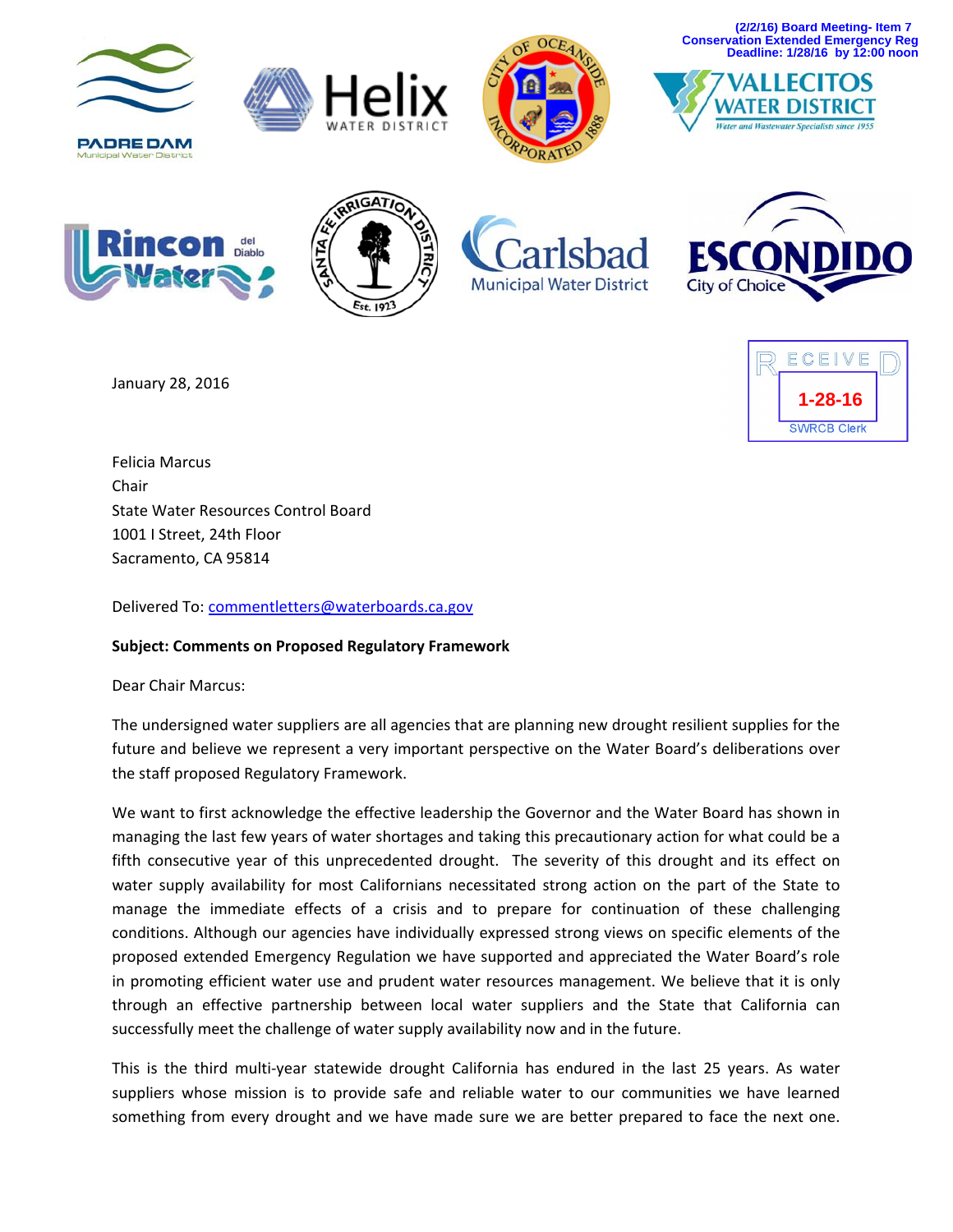State Water Board January 28, 2016 Page 2

The most important lesson is that the right approach to drought management is an all of the above approach to water resources management; aggressively conserve water **and** develop new drought resilient supplies. A strategy that is found in the Governor's Water Action Plan and expressed again by Governor Brown in this month's State of the State Address.

We appreciate the Water Board staff's recognition that additional credit for new drought resilient supplies is warranted by recommending that a water supplier's conservation target can be reduced by up to 8%. As representatives of water agencies planning to develop new drought resilient supplies we believe that despite that positive movement, there is still a fundamental problem in the staff proposal and a problem that goes far beyond the limited duration of the Extended Regulation. **We are deeply concerned by the precedent the Water Board is setting for future state action during drought and the effect that will have on locally elected policy makers as they consider expending ratepayer dollars on drought resilient water supply projects.** Such a precedent will create enormous uncertainty for those elected policy makers. Even with the increase to an 8% cap, in some areas 8% will be reached with currently eligible supplies thus creating no motivation to develop anything further.

We believe that the Water Board must keep its focus on the future and do everything it can to create policy that does not discourage the development of these much needed supplies. Therefore, we request that during the next 270 days the regulations include an alternate path to compliance with an agency's conservation target by giving full credit for drought resilient supplies while maintaining an 8% minimum reduction requirement. The public has overwhelmingly responded to the call to cutback water use over the last year thus no one expects a significant diminution in savings in the next 270 days. Our experience in the previous two droughts supports that conclusion. Having an alternate path will address the concerns over precedent and the loss of political will to move forward on these projects.

Beyond the scope of the next 270 days, we all must collectively learn the lessons of this particular drought. We request that the Water Board commit to a process of readdressing the manner in which the statewide conservation target is developed. Is it appropriate to develop one single target or should a target reflect an aggregate of local and regional targets? Water resources in California are managed and available at the regional and local levels. Water supply availability should be determined in a bottom up process where the availability of drought resilient supplies can be factored into a conservation target that also reflects the need to be efficient, especially during supply shortages.

Finally, another lesson reinforced through the experience of three droughts over the last 25 years is that the public responds to water shortages in an overwhelmingly supportive manner. Once again, as in the previous two droughts we have seen extremely large reductions in water use. We owe it to the public we all serve to ask them to deal with an emergency when it is really an emergency. For that reason and to maintain our credibility with our public the Water Board should include specific quantifiable parameters that would deactivate the Emergency Regulation. We recommend that a combination of metrics tracked by DWR be used that reflect snowpack, major reservoir storage and State Water Project supply availability. Those are the only truly statewide metrics that indicate the need for statewide emergency regulation.